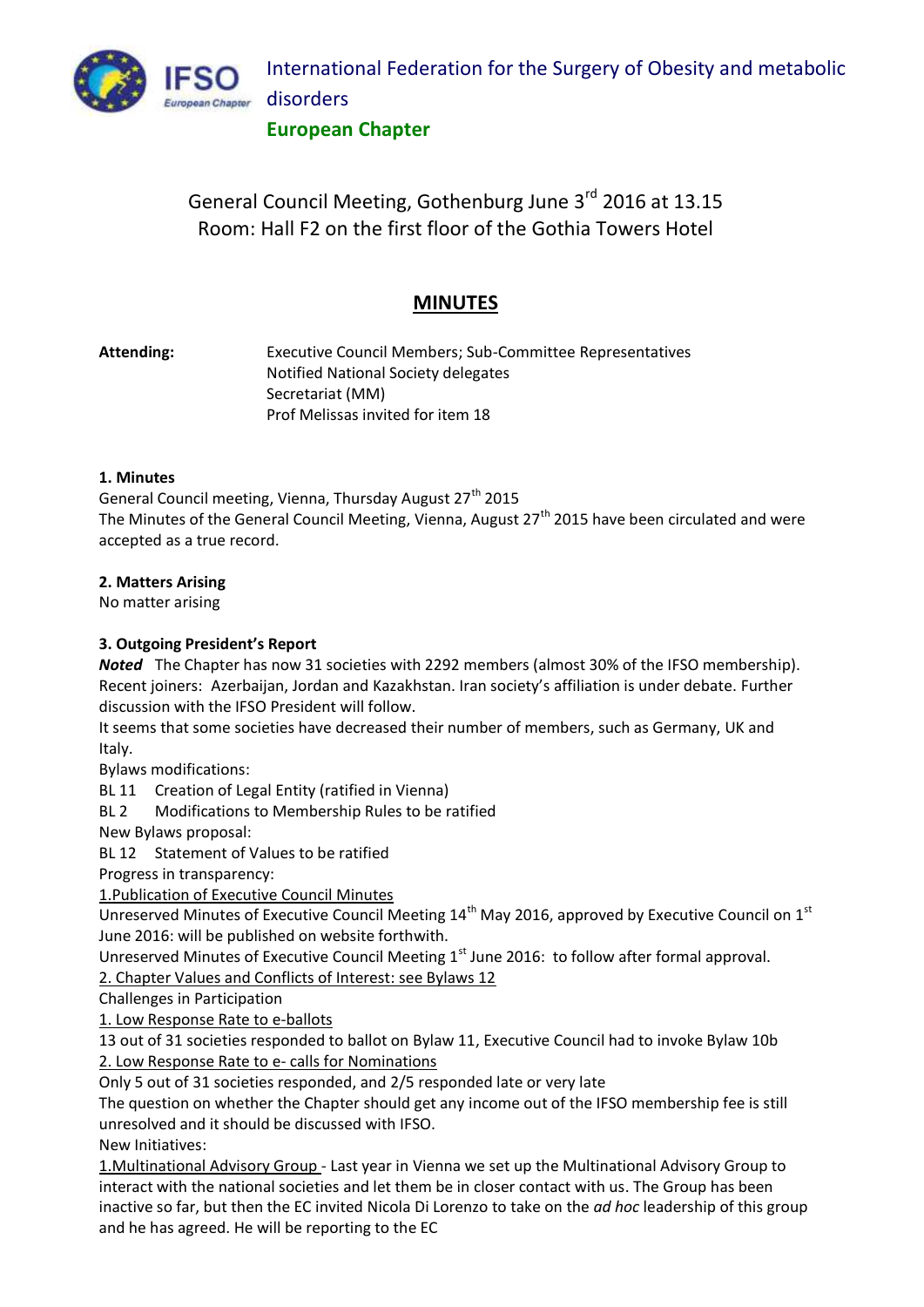2. Communications Subcommittee - Video-library project

3. Clinical Safety Group – Guidelines to ensure patients' safety, information patients need to know when they leave the hospital.

Personal Initiative of the President - current state: early consultations

4. Obesity Facts and *Obesity Surgery* are the two official journals of the IFSO-EC

Obesity Facts is an Open Access Journal

There is a link on our webpage. 50% Discount on publication fee: currently € 980.-

Prof. Michel Suter takes over the Presidency today

Dr. Fiennes thanks the members of the Executive Council, the Chairs of the subcommittees, the administration of Manuela and Guarant, the sponsors, the members of the General Council.

#### **4. Treasurer's Report**

Noted on May 19<sup>th</sup> 2016 the balance was 59.150,00 euros. The Vienna Congress' profit was 12.544 euros; the income from the endorsement fees was 3.262 euros, for a total of 65.465,00 euros. The expenses: 3.660,00 euros for the Secretariat; 3.000,00 for the 3 Scholarships, total: 6.660,00 euros. Bank fees: 48 euros.

The bank account will be transferred from Vienna to Italy, under Maurizio De Luca's leadership. *Moved* (A. Fiennes) that the EC approves Dr. Miller's report

*Agreed* unopposed.

### **5. Matters for ratification**

### Modifications to Bylaw 2

National Societies Members of the Chapter may recognize a special membership category within their society for trainee clinicians ("Trainee Members") and it shall be for National Societies to decide on the membership fees they charge their Trainee Members.

Trainee Members of National Societies shall not be required to subscribe to the Official Journal nor shall the National Society be required to pay dues to the Federation at a rate that includes the fee for such a subscription.

All categories of members of all National Societies shall have equal right of access to all sessions of congresses, symposia, conferences or other scientific or educational events organised, sponsored or endorsed by the Chapter.

*Moved* (A. Fiennes) to ratify this modification of the Bylaws *Agreed* unopposed.

#### New Bylaw 12 Values of the European Chapter: Statement on Conflicts of Interest

The European Chapter of IFSO is committed to Governance according to its Constitution, as documented by its standing Bylaws Subcommittee and as ratified by its General Council.

The Chapter is further committed to the principle that the needs of patients with patients suffering from obesity and from associated metabolic disease stand above the interests of its membership. Patients are entitled to expect responsible bariatric and metabolic clinicians to behave honestly and openly as well as observing proper professional & clinical guidelines.

Accordingly the Chapter is committed to the principles of Transparency, Democracy and Inclusiveness. Hence the records of its business processes are accessible to its membership.

Will treat its membership equally, whatever their professional background.

Expects financial probity of its membership and of its Officers and allows inspection of its accounts by its membership.

#### Conflicts of Interests

The Chapter expects its Officers to declare all relevant financial interests. The Executive Director shall maintain a Register of Interests which shall be available for inspection by all.

Officers shall not engage in activities that conflict with or that may be seen to conflict with or be against the interests of the Chapter or with its ethical governance as set out above. If they wish to pursue such activities they shall tender their resignation.

The Chapter considers that its officers *will* have a conflict of Interests if they:

Enjoy employment by/ directorship of / participation in a company or other commercial entity that provides services or goods to the Chapter or to the wider bariatric clinical community.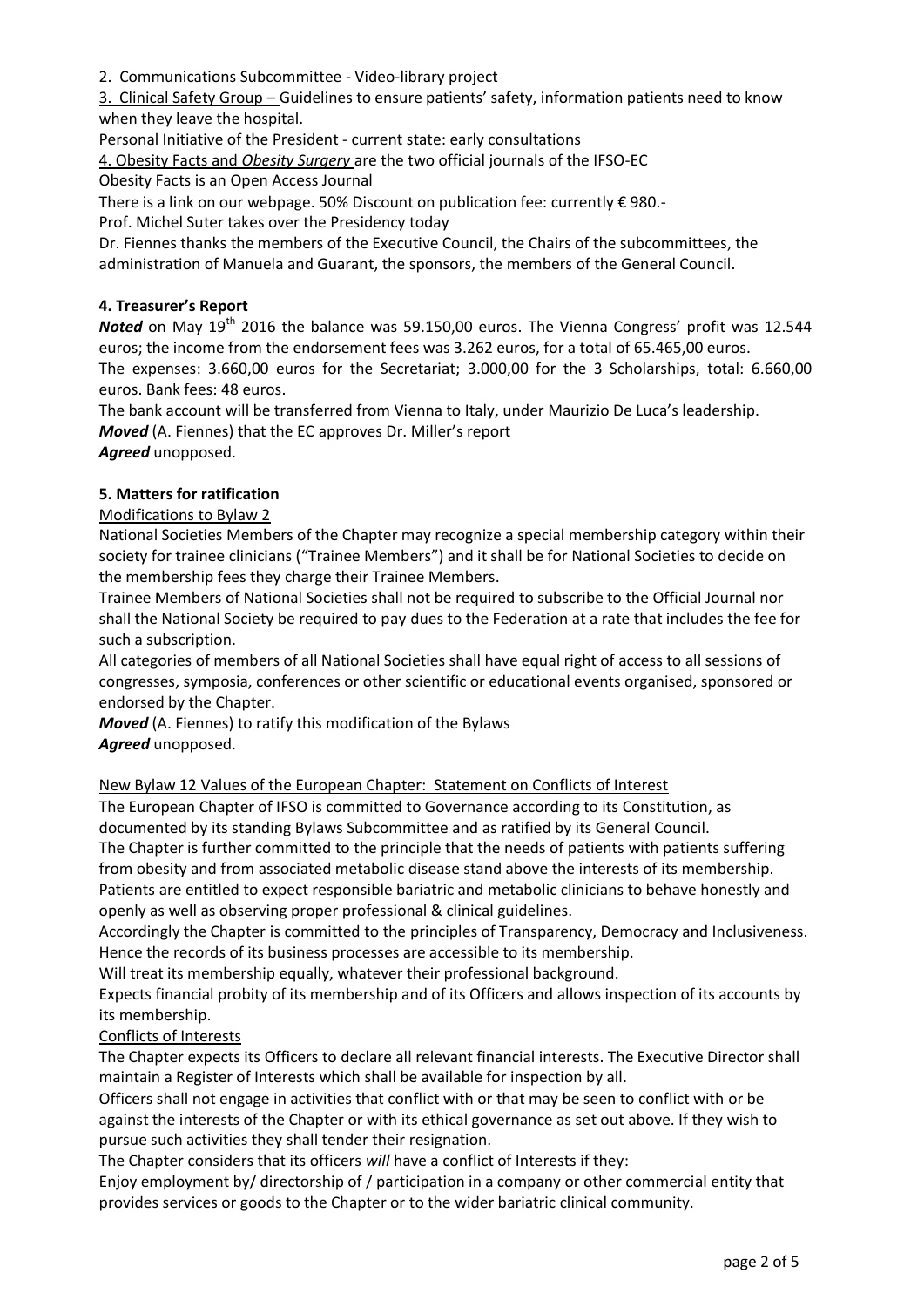The Chapter considers its officers *will not* have a conflict of Interests simply because they:

Enjoy unpaid consultancy (declared to the Executive Director)

Enjoy a remunerated consultancy that has been fully declared to the Executive Director. Enjoy directorship of / participation in a company or other commercial entity directed only at their own professional activity.

Are Officers of IFSO-EC eV, the Chapter's own legal entity.

The Chapter may at its discretion:

decline goods or services from or decline to endorse the activities of individuals or commercial entities that it reasonably believes may have similar conflicts of interests.

Cases of doubt

These shall be submitted by the Executive Director to the Executive Council for determination.

*Moved* (A. Fiennes) to ratify this modification of the Bylaws

*Agreed* unopposed.

### **6. Appointment of Executive Council Officers**

Treasurer Designate

*Noted* Professor Miller demits later this year; the Executive Council has appointed Professor Maurizio De Luca

Multinational Advisory Group Chair *Noted* Nicola Di Lorenzo has been appointed Chair of the Multinational Advisory Group

### **7. Election of President Elect**

*Noted* The Executive Council chose Gerhard Prager as official candidate for the position of President elect. He has accepted the nominations.

*Moved* (A. Fiennes) to ratify this election *Agreed* unopposed.

### **8. Designation of MAL candidate**

*Noted* The Executive Council chose Jean-Marc Chevallier for the position of Member at Large, to represent the Chapter in IFSO's Executive Board. He has accepted the nominations. *Moved* (A. Fiennes) to ratify this election *Agreed* unopposed.

### **9. Report on present meeting**

*Noted* Mikael Wiren thanks the Chapter for the opportunity of organizing the multidisciplinary Congress. Alberic Fiennes and Martin Fried thank Yuri Yashkov for making this happen as he gave up his Moscow meeting that was supposed to be the official IFSO-EC Meeting in 2016, Mikael Wiren for the outstanding job of organizing this meeting , Guarant for the great job they did as PCO and the two Chairs of the Scientific Committee Prof. Rachel Batterham and Prof. Ralph Peterli who put together the scientific program with its joint sessions with EASO.

The meeting looks to be financially successful for our Chapter.

There are 520 delegates from IFSO-EC and 1000 delegates from EASO side from 53 countries.

### **10. EASO collaboration**

*Noted* For the moment there is no plan in the near future because there are different interests and rules. Some people in EASO are in favour of doing joint meetings with us and some of them are not. Some of them are afraid that they might lose the scientists.

### **11. 2018 Meeting**

*Noted* Dr. Pappis was very flexible and loyal to us and agreed to move to 2019 when EASO wanted to cooperate with us. But then we went back to the original date of May 2018.

### **12. Future of Scientific meetings**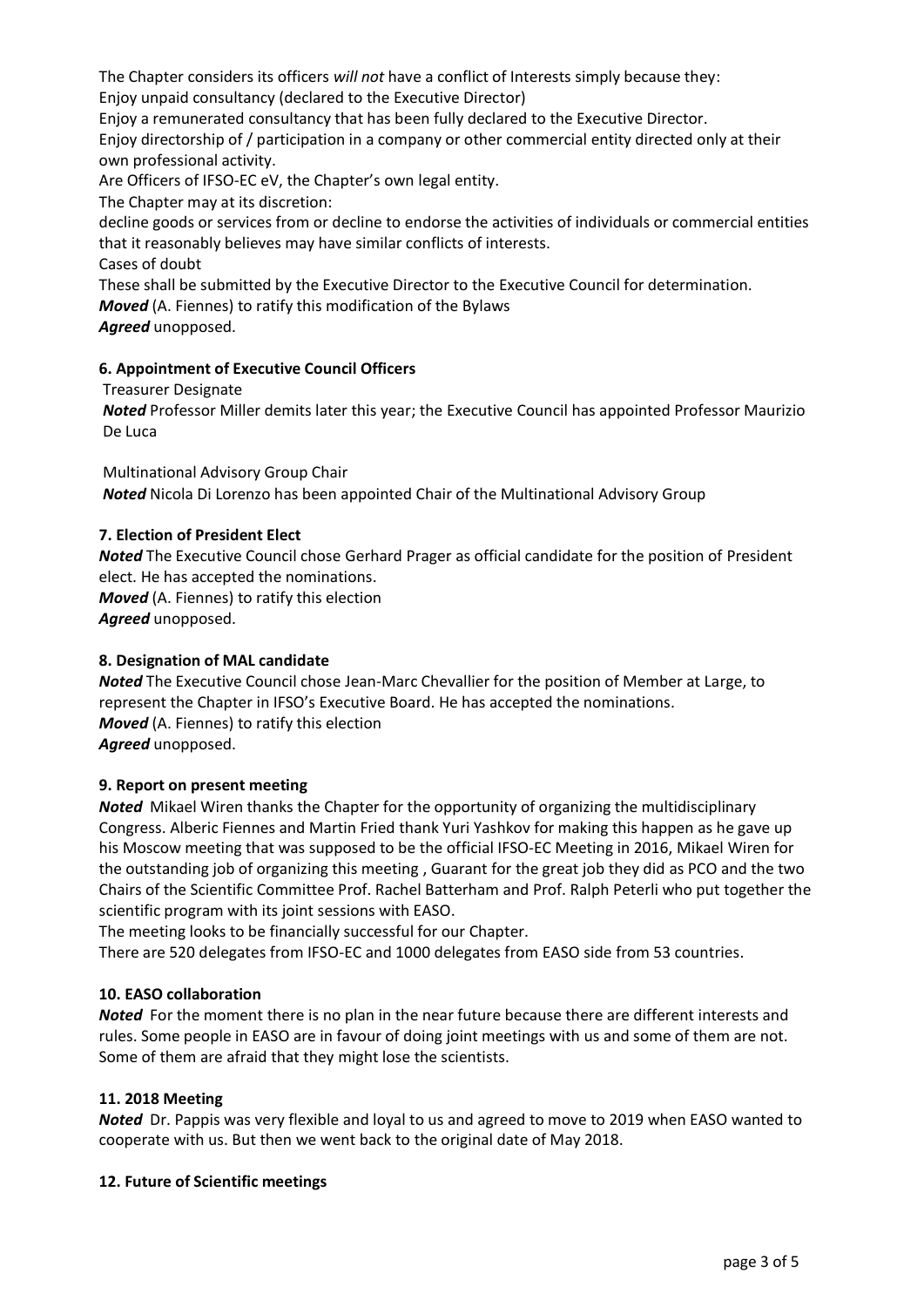**Noted** In order to strengthen the Chapter, give it more visibility and give our membership more chances to present their studies the Executive Council decided to have a meeting every year, by "chapterizing" already existing meetings putting the label of IFSO-EC on them (such as the Naples meeting, the Frankfurt meeting, the Lyon meeting, the Homerton meeting, etc..). In rotation we'll collaborate with one of these meetings. It will be 2017 in Naples, 2018 regular Chapter congress in Athens, and so on.

We do not want to compete with IFSO's world congress but we want to make the Chapter more visible and to give it more negotiation power to get grants from the European Union.

The sponsors prefer to target the audience every year rather than every other year.

The Chapter will have influence on the program and the PCO Guarant will take the financial risk like it was done here in Goteborg. The scientific program will be done in mutual agreement with the local organizer of the meeting that will be "chapterized" on a rotating basis.

Luigi Angrisani recognizes the job done by Martin Fried and Alberic Fiennes which is a fantastic achievement that gives the Chapter more strength.

*Noted* By means of a show of hands the majority of the audience votes in favour of this new initiative. Further details will be provided in due course.

### **13. Bidding for 2020**

*Noted* There will be a bidding process for 2020 next year. There will be a General Council in London in 2017 at the world congress and it will be decided there the next location for IFSO-EC Meeting in 2020.

### **14. EAC-BS report**

*Noted* The Guidelines for Safety, Quality and Excellence in Bariatric and Metabolic Surgery were approved in 2007 at IFSO world congress in Porto.

At the 2<sup>nd</sup> IFSO-EC Meeting in Capri the idea of an IFSO COE Program was accepted unanimously. The European Accreditation Council examines:

a. Institution's facilities

b. surgeon's qualifications

c. experience and Volume/year

d. treatment results

and suggests to IFSO the Institutions and Surgeons to be certified as CENTRE of EXCELLENCE.

The Scientific Board is composed by Chair: N. Scopinaro. Members: M. Fried, A. Torres, R. Weiner, Y. Yashkov, L. Lemmens, J. Melissas.

The Review Committee is composed by Chair: L. Angrisani. Members: A. Fiennes, M. Suter, G. Fetter, C. Copaescu, K. Miller, M. Taskin, M. Anselmino, C. Ballesta, M. Carbajo, L. Hendrickx, F. Rottelar, B. Ammori, A. de Roover.

The EAC-BS produces the International Bariatric Registry-IBAR™ .

Access to International Bariatric Registry-IBAR<sup>TM</sup> is provided once the centre or the surgeons get the accreditation.

All procedures and patients' outcome are entered in IBAR $^{TM}$  to monitor morbidities, mortality and outcomes.

The final evaluation of COEs is done by OnSite-visit and Auditor's Report to the two Reviewers. The Scientific Board takes the final decision whether to approve or deny the accreditation.

In 2011 there were

Academic Institutions: 17

Surgeons: 85

Private Institutions: 33

State Institutions: 13

TOTAL : 63 Institutions

In 2013 71 Institutions and 110 Surgeons accepted to participate

22 Countries from Europe, Middle East and Africa

25 Institutions and 34 Surgeons have been fully certified as COE.

In 2016 26 countries are participating in the project, in particular:

**EUROPE**: Belgium, Czech Rep, Germany, Greece, Ireland, Italy, Netherland, Romania, Russia, Spain, Switzerland, Turkey, United Kingdom. Austria, France, Portugal, Slovenia.